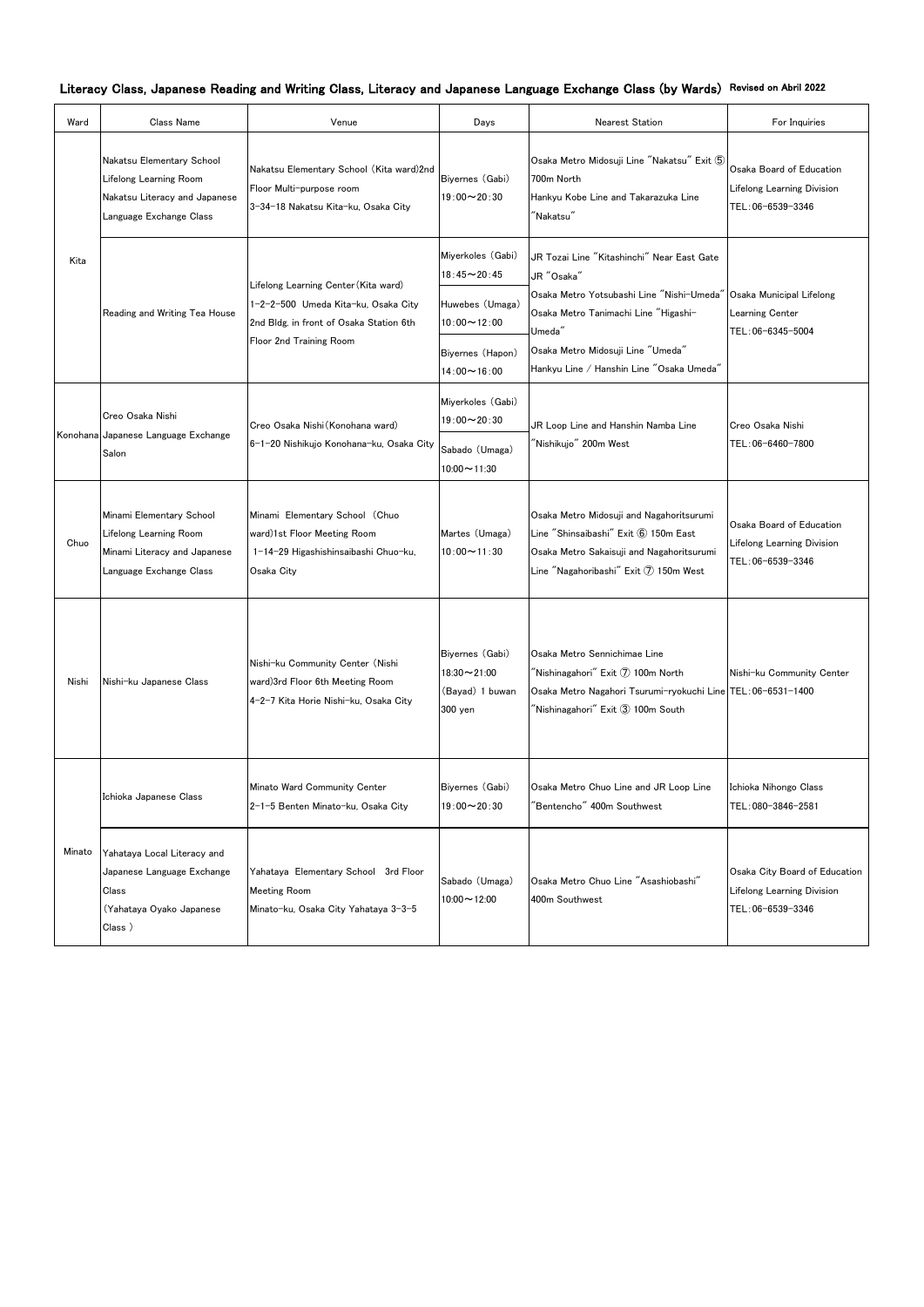| Ward          | Class Name                                                                                                                     | Venue                                                                                                                                  | Days                                                                                                                           | <b>Nearest Station</b>                                                                                                  | For Inquiries                                                                                             |  |
|---------------|--------------------------------------------------------------------------------------------------------------------------------|----------------------------------------------------------------------------------------------------------------------------------------|--------------------------------------------------------------------------------------------------------------------------------|-------------------------------------------------------------------------------------------------------------------------|-----------------------------------------------------------------------------------------------------------|--|
| Tennoji       | Creo Osaka Chuo<br>Sakura Japanese Class                                                                                       | Creo Osaka Chuo (Tennoji ward)<br>5-6-25 Ueshio Tennoji-ku, Osaka City                                                                 | Huwebes<br>$(Umaga)10:15 \sim$<br>11:45<br>$(Hapon)$ 13:00 $\sim$<br>14:30<br>(Bayad) 1 buwan<br>1,800 yen                     | Osaka Metro Tanimachi Line "Shitennoji-mae Creo Osaka Chuo<br>Yuhigaoka" Exit 1, 2 200m Northeast                       | TEL: 06-6770-7200                                                                                         |  |
|               | Fureai Salon                                                                                                                   | Osaka International House Foundation<br>(Tennoji ward)<br>8-2-6 Uehonmachi Tennoji-ku, Osaka City                                      | Sabado (Hapon)<br>$14:00 \sim 15:30$<br>(Bayad) 1st time<br>Registration 500<br>yen at 12 class<br>tickets 2,000 yen           | Kintetsu Line "Uehonmachi" 400m South<br>Osaka Metro Tanimachi and Sennichimae<br>Line "Tanimachi 9-chome" 700m South   | Osaka International House<br>Foundation International<br><b>Division</b><br>TEL:06-6773-8989              |  |
|               | Literacy and JapaneseTennoji                                                                                                   | Osaka Kyoiku University Tennoji Campus<br>(Tennoji ward)<br>4-88 Kawahori-cho Tennoji-ku, Osaka City   14:00~16:00<br>Minami           | Biyernes (Hapon)                                                                                                               | JR "Teradacho" 350m West<br>JR "Tennoji" North Exit and 600m East                                                       | Osaka Kyoiku University<br>Academic Cooperation Division<br>Local Cooperation Office<br>TEL: 072-978-3253 |  |
| Naniwa        | Tateba Elementary School<br>Lifelong Learning Room<br>Tateba Literacy and Japanese<br>Language Exchange Class                  | Former Tateba Elementary School<br>(Naniwa ward) 2nd Floor Lifelong Learning<br>Room<br>Naniwa-ku, Osaka CityTateba 2-1-15             | Miyerkoles (Gabi)<br>$19:00 \sim 20:30$                                                                                        | Osaka Metro Sennichimae Line and Hanshin<br>Namba Line "Sakuragawa" 500m Southwest<br>JR "Ashiharabashi" 500m Northwest | Osaka Board of Education                                                                                  |  |
|               | Naniwa Reading and Writing Class                                                                                               | Sakae Elementary School (Naniwa ward)<br>1st Floor Lifelong Learning Room<br>I-1-61 Naniwa Higashi Naniwa-ku, Osaka<br>City            | Biyernes (Gabi)<br>$19:00 \sim 21:00$                                                                                          | JR Loop Line "Ashiharabashi" 100m East                                                                                  | <b>Lifelong Learning Division</b><br>TEL: 06-6539-3346                                                    |  |
|               | Japaneseand Namba                                                                                                              | Namba Residents Learning Center (Naniwa<br>ward)<br>4th Floor OCAT Bldg. 1-4-1 Minato-machi<br>Naniwa-ku, Osaka City                   | Martes<br>$(Umaga)10:00 \sim$<br>11:30<br>(Hapon) 13:30~<br>15:00<br>(Gabi) 19:00~20:30<br>(materyales) 1<br>buwan mga 200 yen | Osaka Metro Midosuji / Yotsubashi /<br>Sennichimae Line / Kintetsu / Nankai /<br>Hanshin / JR "Namba"                   | Namba Residents Learning<br>Center<br>TEL: 06-6643-7010                                                   |  |
| Nishiyodogawa | Dekijima Elementary School<br>Lifelong Learning Room<br>Dekijima Literacy and Japanese<br>Language Exchange Class              | Dekijima Elementary School (Nishi<br>Yodogawa ward)1st Floor Multi-purpose<br>room<br>2-2-24 Dekijima Nishi Yodogawa-ku, Osaka<br>City | Martes (Gabi)<br>$19:00 \sim 20:30$                                                                                            | Hanshin Namba Line "Dekijima" 300m South Lifelong Learning Division                                                     | Osaka Board of Education<br>TEL: 06-6539-3346                                                             |  |
| Yodogawa      | Kita Nakajima Elementary<br>School Lifelong Learning Room<br>Kita Nakajima Literacy and<br>Japanese Language Exchange<br>Class | Kita Nakajima Elementary School<br>(Yodogawa ward)4 Floor Multi-purpose<br>room<br>5-3-4 Miyahara Yodogawa-ku, Osaka City              | Huwebes (Gabi)<br>$19:00 \sim 20:30$                                                                                           | Osaka Metro Midosuji Line "Higashimikuni"<br>Exit 5 200m Southwest                                                      | Osaka Board of Education<br>Lifelong Learning Division<br>TEL: 06-6539-3346                               |  |
|               | KashimaLiteracy Class                                                                                                          | Kashima Elementary School (Yodogawa<br>ward)2 Floor 大 Meeting Room<br>1-60-28 Kashima Yodogawa-ku, Osaka<br>City                       | Miyerkoles (Gabi)<br>$19:00 \sim 21:00$                                                                                        | JR Tozai Line "Kashima" 400m Northeast<br>Osaka City Bus No. 97 "Kashima-naka"<br>150m South                            | Osaka Board of Education<br>Lifelong Learning Division<br>TEL: 06-6539-3346                               |  |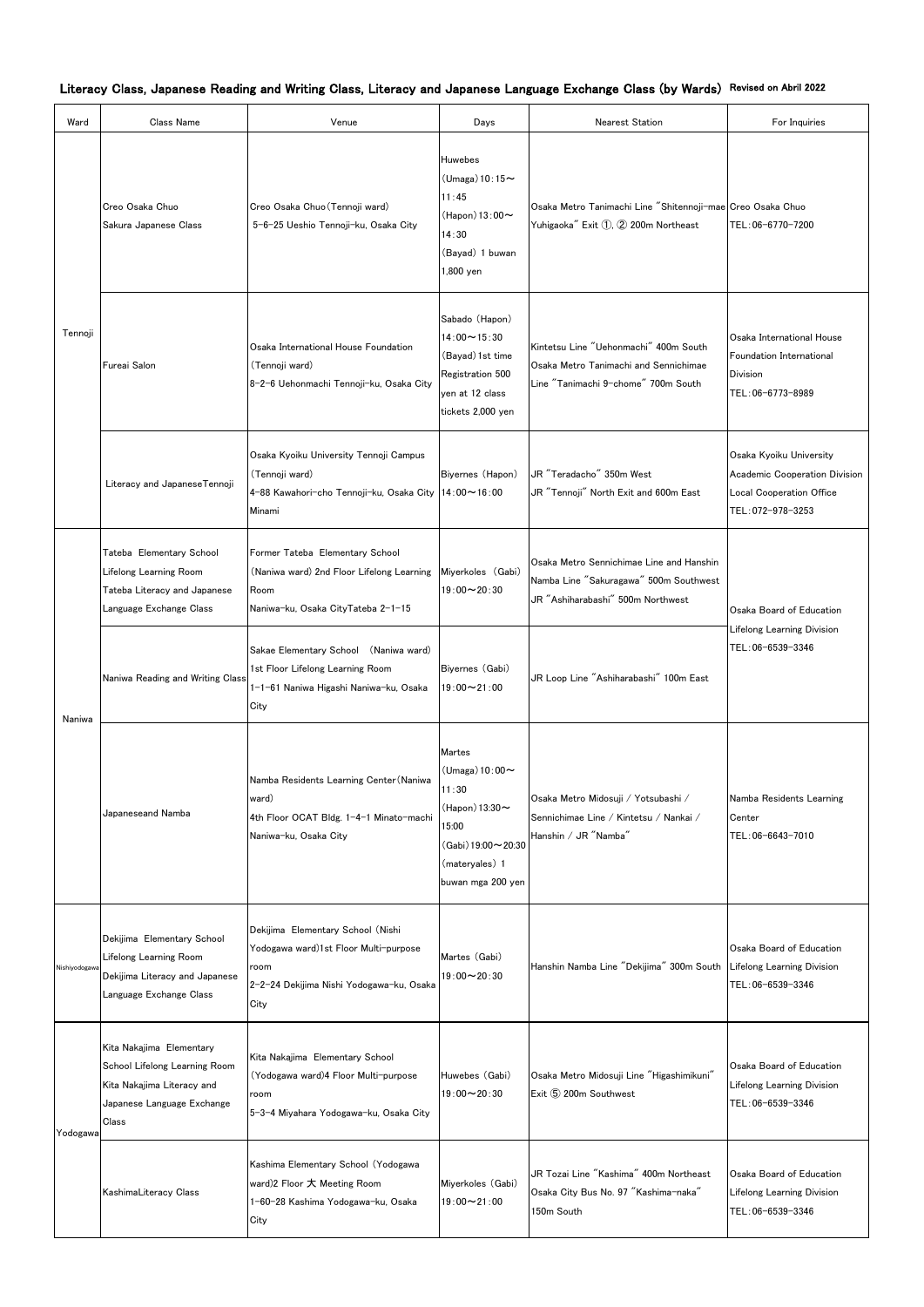|  |  |  |  |  |  |  |  |  |  | Literacy Class, Japanese Reading and Writing Class, Literacy and Japanese Language Exchange Class (by Wards) Revised on Abril 2022 |
|--|--|--|--|--|--|--|--|--|--|------------------------------------------------------------------------------------------------------------------------------------|
|--|--|--|--|--|--|--|--|--|--|------------------------------------------------------------------------------------------------------------------------------------|

| Ward                | Class Name                                                                                                                   | Venue                                                                                                                                | Days                                                       | <b>Nearest Station</b>                                                                                                             | For Inquiries                                                                     |
|---------------------|------------------------------------------------------------------------------------------------------------------------------|--------------------------------------------------------------------------------------------------------------------------------------|------------------------------------------------------------|------------------------------------------------------------------------------------------------------------------------------------|-----------------------------------------------------------------------------------|
|                     | Keihatsu Elementary School<br>Lifelong Learning Room<br><b>Education Reading and Writing</b><br>Class                        | Keihatsu Elementary School (Higashi<br>Yodogawa ward)2nd Floor Library<br>4-8-38 Higashi Nakajima Higashi<br>Yodogawa-ku, Osaka City | Biyernes (Gabi)<br>$19:00 \sim 20:30$                      | Hankyu Kyoto Line "Sozenji" Exit 1 300m<br>Northwest<br>JR and Osaka Metro Midosuji Line "Shin-<br>Osaka" East Exit 600m Southeast | Osaka Board of Education<br>Lifelong Learning Division<br>TEL:06-6539-3346        |
|                     | Minamikata Literacy Class                                                                                                    | Education Center (Higashi Yodogawa<br>ward)2nd Floor Meeting Room<br>5-1-6 Higashi Nakajima Higashi Yodogawa-<br>ku, Osaka City      | Miyerkoles (Gabi)<br>$19:00 \sim 21:00$                    | Hankyu Kyoto Line "Sozenji" Exit 1 300m<br>Northwest<br>JR and Osaka Metro Midosuji Line "Shin-<br>Osaka" East Exit 600m Southeast |                                                                                   |
|                     | Asuka Literacy Japanese Class                                                                                                | Education Center (Higashi Yodogawa<br>ward)2nd Floor Meeting Room<br>5-1-6 Higashi Nakajima Higashi Yodogawa-<br>ku, Osaka City      | Martes (Gabi)<br>$19:00 \sim 21:00$<br>Sabado (Umaga)      | Hankyu Kyoto Line "Sozenji" Exit 1 300m<br>Northwest<br>JR and Osaka Metro Midosuji Line "Shin-<br>Osaka" East Exit 600m Southeast | Osaka Board of Education<br><b>Lifelong Learning Division</b><br>TEL:06-6539-3346 |
| Higashi<br>Yodogawa | Hinode Reading and Writing Class                                                                                             | Awaji Junior High School (Higashi<br>Yodogawa ward)1 Floor Fureai Room<br>4-25-53 Nishiawaji Higashi Yodogawa-ku,                    | $10:00 \sim 12:00$<br>Huwebes (Gabi)<br>$19:00 \sim 21:00$ | Hankyu Line "Awaji" West gate 1.3km<br>Southwest<br>JR Tokaido Line "Higashi-Yodogawa" East                                        |                                                                                   |
|                     |                                                                                                                              | Osaka City                                                                                                                           | Sabado (Hapon)<br>$14:00 \sim 16:00$                       | Exit 1km East                                                                                                                      |                                                                                   |
|                     | Elementary Japanese Class                                                                                                    | Higashi Yodogawa-ku Community Hall<br>(Higashi Yodogawa ward)<br>1-4-53 Higashi Awaji Higashi Yodogawa-<br>ku, Osaka City            | Lunes (Umaga)<br>$10:00 \sim 11:30$                        | Hankyu Kyoto and Senri Line "Awaji" East<br>Exit 800m Southeast                                                                    | Higashi Yodogawa-ku<br><b>Community Hall</b><br>TEL:06-6379-0700                  |
|                     | Komatsu Elementary School<br>Lifelong Learning Room<br>Komatsu Japanese Language<br>Salon                                    | Komatsu Elementary School (Higashi<br>Yodogawa ward)1 Floor Meeting Room<br>3-18-15 Komatsu                                          | Semi-weekly<br>Miyerkoles (Gabi)<br>$19:30 - 21:00$        | Hankyu Kyoto Line "Aikawa" East Exit 700m<br>Southeast<br>Hankyu Kyoto Line "Kami-shinjo" North Exit<br>800m Northeast             | Osaka Board of Education<br>Lifelong Learning Division<br>TEL:06-6539-3346        |
| Higashinar          | Taisei Elementary School<br>Lifelong Learning Room<br>Taisei Literacy and Japanese<br>Language Exchange Class                | Taisei Elementary School (Higashinari<br>ward)1 Floor Multi-purpose room<br>3-2-62 Ooimazato Higashinari-ku, Osaka<br>City           | Huwebes (Gabi)<br>$19:00 \sim 20:30$                       | Osaka Metro Sennichimae and Imazatosuji<br>Line "Imazato" Exit 2 300m Southwest                                                    | Osaka Board of Education<br><b>Lifelong Learning Division</b><br>TEL:06-6539-3346 |
| Ikuno               | Kita Tatsumi Elementary School<br>Lifelong Learning Room<br>Kita Tatsumi Literacy and<br>Japanese Language Exchange<br>Class | Kita Tatsumi Elementary School (Ikuno<br>ward)3 Floor Library<br>1-30-29 Kita Tatsumi Ikuno-ku, Osaka City                           | Miyerkoles (Gabi)<br>$19:00 \sim 20:30$                    | Osaka Metro Sennichimae Line "Kita-<br>Tatsumi" Exit 4 Exit 800m West<br>Kintetsu Bus "Kita-Tatsumi Shogakko-mae"                  | Osaka Board of Education<br><b>Lifelong Learning Division</b><br>TEL:06-6539-3346 |
| Asahi               | Takadono Literacy                                                                                                            | Takadono Elementary School (Asahi-ku)1<br>Floor Multi-purpose room<br>6-9-10Takadono Asahi-ku, Osaka City                            | Lunes (Gabi)<br>$19:00 \sim 21:00$                         | Osaka Metro Tanimachi Line "Sekime-<br>Takadono" Exit 5 500m Northwest<br>Keihan "Sekime" 900m Southwest                           | Osaka Board of Education                                                          |
|                     | Ikue Literacy Martes Class                                                                                                   | Group Home Yottsuba (Asahi-ku)1st<br><b>Floor Hall</b><br>4-1-16 Akagawa Asahi-ku, Osaka City                                        | Martes (Gabi)<br>$19:00 \sim 21:00$                        | Osaka City Bus "Ikue"                                                                                                              | <b>Lifelong Learning Division</b><br>TEL: 06-6539-3346                            |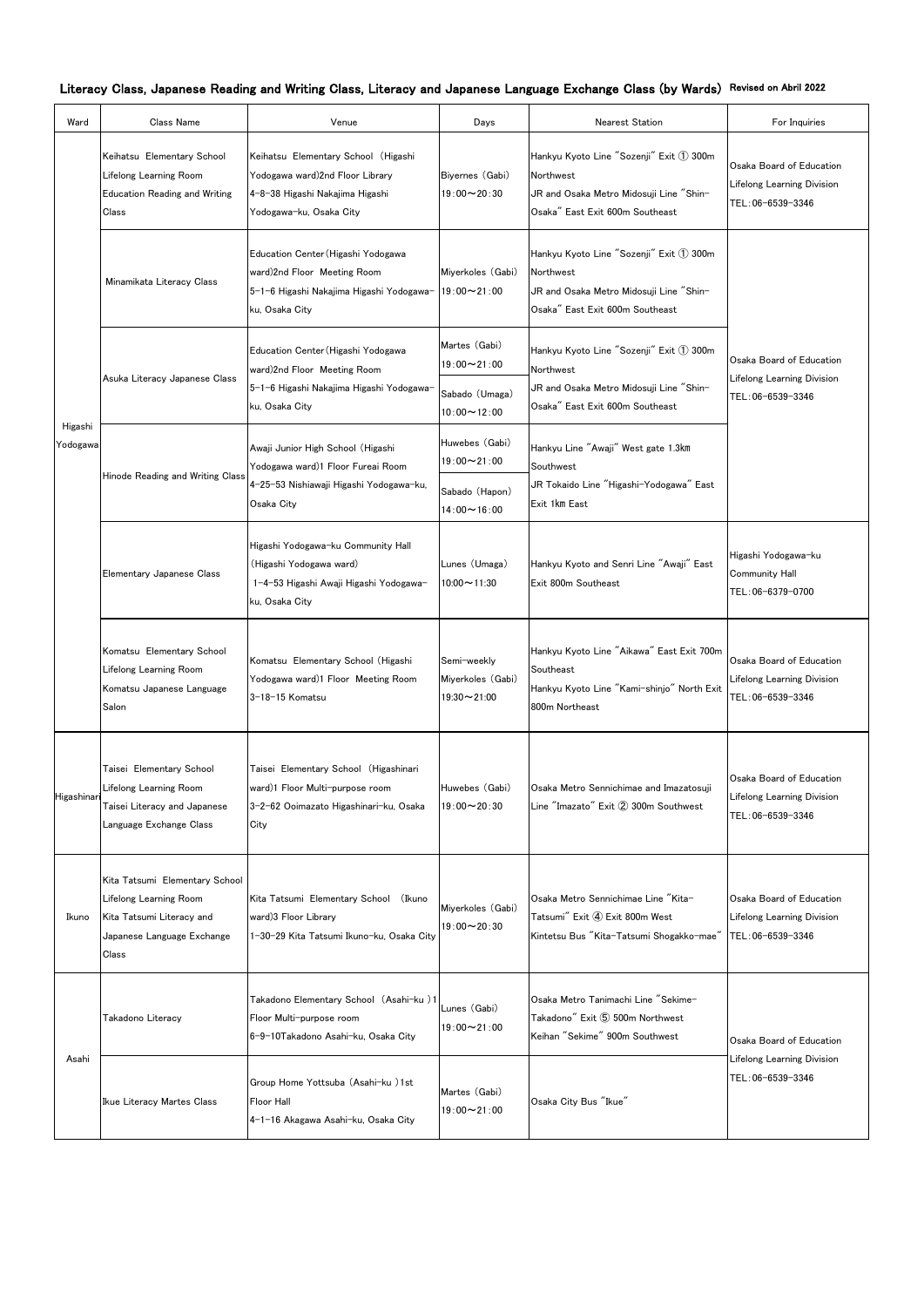| Ward    | Class Name                                                                                                        | Venue                                                                                                                                               | Days                                                                              | <b>Nearest Station</b>                                                                                                                                                              | For Inquiries                                                                                                           |
|---------|-------------------------------------------------------------------------------------------------------------------|-----------------------------------------------------------------------------------------------------------------------------------------------------|-----------------------------------------------------------------------------------|-------------------------------------------------------------------------------------------------------------------------------------------------------------------------------------|-------------------------------------------------------------------------------------------------------------------------|
|         | Ryougoku Literacy Class                                                                                           |                                                                                                                                                     | Huwebes (Gabi)<br>$19:00 \sim 21:00$                                              |                                                                                                                                                                                     |                                                                                                                         |
| Asahi   |                                                                                                                   | Shimizu Elementary School (Asahi-ku)1<br>Floor Meeting Room<br>5-1-12 Shimizu Asahi-ku, Osaka City                                                  | Una at pangationg<br>Sabado (Hapon)<br><b>X</b> Semi-weekly<br>$13:00 \sim 15:00$ | Osaka Metro Imazatosuji Line "Shimizu" Exit Osaka Board of Education<br>150m North<br>Osaka City Bus "Shimizu Shogakko-mae"                                                         | <b>Lifelong Learning Division</b><br>TEL: 06-6539-3346                                                                  |
|         | Asahi-ku Japanese Class                                                                                           | Asahi-ku Community Center (Asahi-ku)<br>1-11-14 Nakamiya Asahi-ku, Osaka City                                                                       | Biyernes (Umaga)<br>$10:00 \sim 12:00$<br>(Bayad) 1 buwan<br>100 yen              | Osaka Metro Tanimachi Line "Sembayashi-<br>Omiya" 800m West<br>Osaka City Bus "Asahi Ward Office" and<br>″Kumin Center−mae″                                                         | Asahi Ward Office Civic<br><b>Coordination Section</b><br>Human Rights Education<br>Promotion Group<br>TEL:06-6957-9734 |
| Joutou  | Shigino Elementary School<br>Lifelong Learning Room<br>Shigino Literacy and Japanese<br>Language Exchange Class   | Shigino Elementary School (Joutou ward)<br>1 Floor Lower Class Science Room<br>4-11-48 Shigino-nishi Joutou-ku, Osaka<br>City                       | Martes (Gabi)<br>$19:00 \sim 20:30$                                               | JR Gakkentoshi Line and Osaka Metro<br>Imazatosuji Line "Shigino" 500m West<br>JR Loop Line "Osakajokoen" 800m East                                                                 | Osaka Board of Education<br>Lifelong Learning Division<br>TEL:06-6539-3346                                              |
|         | Creo Osaka Higashi<br>Elementary Japanese Class                                                                   | Creo Osaka Higashi (Joutou ward)<br>2-1-21 Shigino Nishi Joutou-ku, Osaka<br>City                                                                   | Huwebes (Umaga)<br>$10:00 \sim 11:30$                                             | Osaka Metro Nagahori Tsurumi-ryokuchi Line<br>$\mathrm{^7}$ Osaka Business Park $\mathrm{^7}$ Exit $\mathrm{Q}$ 700m East<br>JR Loop / Tozai Line / Keihan "Kyobashi"<br>700m South | Creo Osaka Higashi<br>TEL: 06-6965-1200                                                                                 |
|         | Abeno Japanese Language<br>Reading and Writing Class                                                              | Abeno-ku Residents Learning Center<br>(Abeno ward)<br>3rd Floor Abeno Belta 3-10-1-300 Abeno-<br>kusuji Abeno-ku, Osaka City                        | Lunes (Hapon)<br>$14:00 \sim 15:30$                                               | Osaka Metro Tanimachi Line "Abeno" Near<br>Exit $\circled{1}$<br>UR and Osaka Metro Midosuji Line "Tennoji"<br>Kintetsu Minami Osaka Line "Osaka-                                   | Osaka City Abeno Ward<br>Residents Learning<br>Center<br>TEL:06-6634-7951                                               |
| Abeno   |                                                                                                                   |                                                                                                                                                     | Huwebes (Gabi)<br>$19:00 \sim 20:30$                                              |                                                                                                                                                                                     |                                                                                                                         |
|         |                                                                                                                   |                                                                                                                                                     | Biyernes (Umaga)<br>$10:00 \sim 11:30$                                            | Abenobashi" 500m South                                                                                                                                                              |                                                                                                                         |
| Suminoe | Hirabayashi Elementary School<br>Lifelong Learning Room<br>Hirabayashi Japanese Language<br><b>Exchange Class</b> | Hirabayashi Elementary School (Suminoe<br>ward)<br>1 Floor Lifelong Learning Room<br>2-6-48 Hirabayashi Minami Suminoe-ku,<br>Osaka City            | Biyernes (Gabi)<br>$19:00 \sim 21:00$                                             | New Tram "Hirabayashi" Exit 2 500m<br>Southwest                                                                                                                                     | Osaka Board of Education<br><b>Lifelong Learning Division</b><br>TEL:06-6539-3346                                       |
|         | Suminoe Kaikan Japanese<br>Language Class                                                                         | Suminoe Kaikan (Suminoe ward)<br>3-1-20 Minamikagaya Suminoe-ku, Osaka<br>City<br>Suminoe Hukugou Building 2nd floor                                | Ika-2 at ika-4 na<br>Lunes (gabi)<br>19:00-20:30                                  | Osaka Metro Yotsubashi Line .<br>New Tram Nanko-Port town Line<br>"Suminoekoen" Station<br>Linya ng Yotsubashi 4) Lumabas Timog-<br>silangan Mga 5 minutong paglalakad              | Suminoe Kaikan<br>TEL: 06-6683-2882                                                                                     |
|         | Asaka Literacy and Japanese<br>Class                                                                              | Abiko Minami Junior High School<br>(Sumiyoshi ward)<br>Floor Multi-purpose room<br>1-8-55 Asaka Sumiyoshi-ku, Osaka City                            | Martes (Gabi)<br>$19:00 \sim 20:30$                                               | Osaka Metro Midosuji Line "Abiko" Exit 4<br>700m South                                                                                                                              |                                                                                                                         |
|         | Sumiyoshi Sumiyoshi Book-reading Club<br>Sumiyoshi Japanese Class<br>X Sa Miyerkoles at Sabado ang<br>Literacy,   | Sumiyoshi Neighborhood Project Promotion<br>Center (Sumiyoshi ward)<br>Sumiyoshi Neighborhood Hall Kotobuki, 1<br>Floor Neighborhood Exchange Space | Miyerkoles (Hapon)<br>$13:00 \sim 15:00$                                          | Nankai Koya Line "Sumiyoshihigashi"                                                                                                                                                 | Osaka Board of Education<br><b>Lifelong Learning Division</b><br>TEL:06-6539-3346                                       |
|         |                                                                                                                   |                                                                                                                                                     | Huwebes (Gabi)<br>$19:00 \sim 21:00$                                              |                                                                                                                                                                                     |                                                                                                                         |
|         | Sa Huwebes ang Japanese<br>Language                                                                               | 5-6-15 Tedzukayama Higashi Sumiyoshi-<br>ku, Osaka City                                                                                             | Sabado (Hapon)<br>$13:00 \sim 15:00$                                              |                                                                                                                                                                                     |                                                                                                                         |